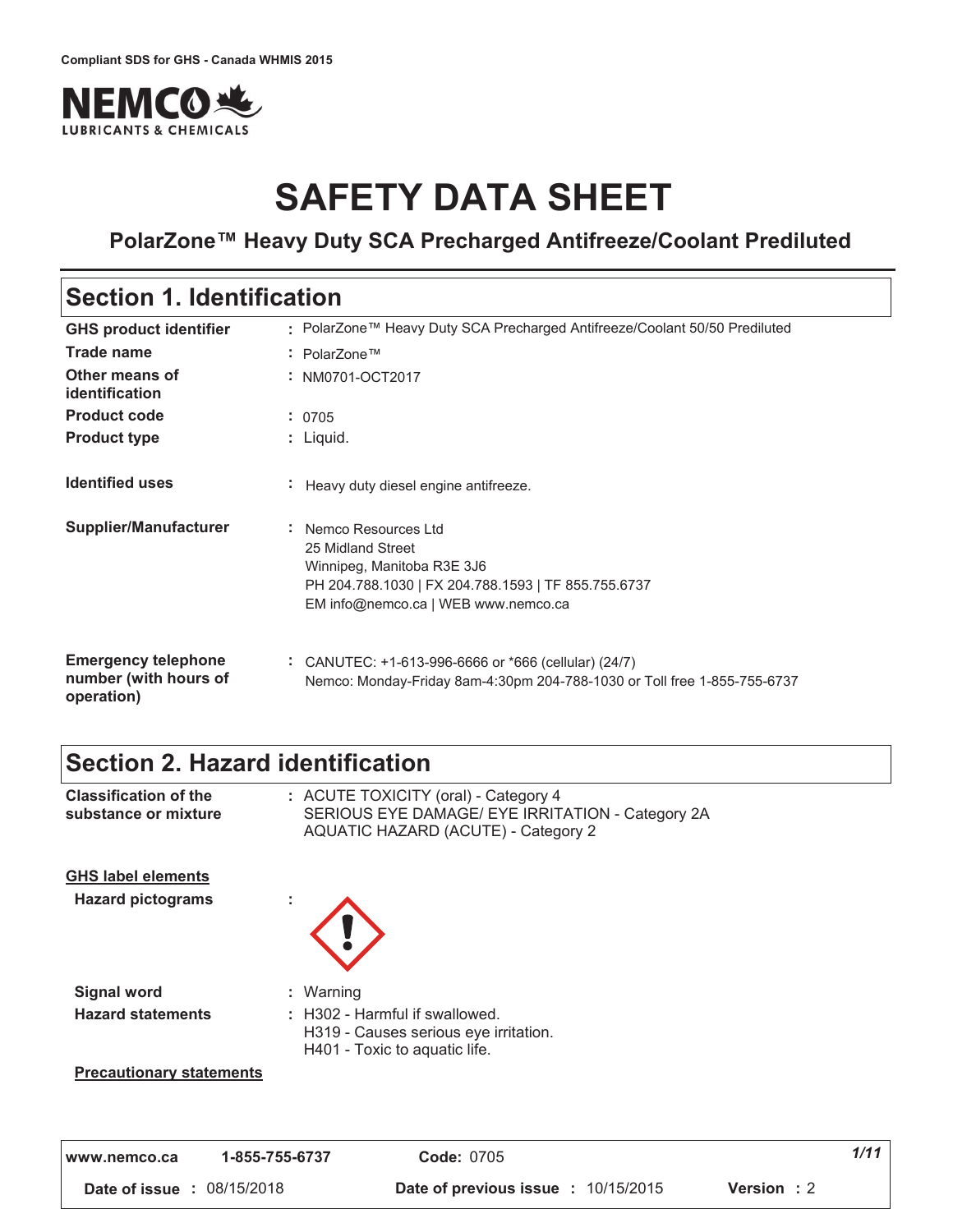

### **Section 2. Hazard identification**

| <b>Prevention</b>                                                                           | : P280 - Wear eye or face protection.<br>P273 - Avoid release to the environment.<br>P270 - Do not eat, drink or smoke when using this product.<br>P264 - Wash hands thoroughly after handling.                                                                                                                                            |
|---------------------------------------------------------------------------------------------|--------------------------------------------------------------------------------------------------------------------------------------------------------------------------------------------------------------------------------------------------------------------------------------------------------------------------------------------|
| <b>Response</b>                                                                             | : P301 + P312 + P330 - IF SWALLOWED: Call a POISON CENTER or physician if<br>you feel unwell. Rinse mouth.<br>P305 + P351 + P338 - IF IN EYES: Rinse cautiously with water for several minutes.<br>Remove contact lenses, if present and easy to do. Continue rinsing.<br>P337 + P313 - If eye irritation persists: Get medical attention. |
| <b>Storage</b>                                                                              | : Not applicable.                                                                                                                                                                                                                                                                                                                          |
| <b>Disposal</b>                                                                             | : P501 - Dispose of contents and container in accordance with all local, regional,<br>national and international regulations.                                                                                                                                                                                                              |
| Other hazards which do not : None known.<br>result in classification/<br><b>HHNOC/PHNOC</b> |                                                                                                                                                                                                                                                                                                                                            |

### Section 3. Composition/information on ingredients

| Substance/mixture | : Mixture        |  |
|-------------------|------------------|--|
| Other means of    | : NM0701-OCT2017 |  |
| identification    |                  |  |

#### **CAS number/other identifiers**

| <b>CAS number</b>   | : Not applicable. |  |
|---------------------|-------------------|--|
| <b>Product code</b> | : 0705            |  |

| Ingredient name                 | $\%$ (w/w) | <b>CAS number</b> |
|---------------------------------|------------|-------------------|
| Ethanediol                      | $\geq 49$  | $107 - 21 - 1$    |
| Sodium nitrite                  | $0.1 - 1$  | 7632-00-0         |
| Disodium tetraborate, anhydrous | $0.1 - 1$  | 1330-43-4         |

The exact percentage (concentration) in the composition has been withheld as a trade secret in accordance with the amended HPR as of April 2018.

There are no additional ingredients present which, within the current knowledge of the supplier and in the concentrations applicable, are classified as hazardous to health or the environment and hence require reporting in this section.

Occupational exposure limits, if available, are listed in Section 8.

### **Section 4. First-aid measures**

#### Description of necessary first aid measures

| Eye contact                |                | : Immediately flush eyes with plenty of water, occasionally lifting the upper and lower<br>eyelids. Check for and remove any contact lenses. Continue to rinse for at least 20<br>minutes. Get medical attention.                                                                                                                                                                                                                                                                                                                                                                            |            |
|----------------------------|----------------|----------------------------------------------------------------------------------------------------------------------------------------------------------------------------------------------------------------------------------------------------------------------------------------------------------------------------------------------------------------------------------------------------------------------------------------------------------------------------------------------------------------------------------------------------------------------------------------------|------------|
| <b>Inhalation</b>          |                | : Remove victim to fresh air and keep at rest in a position comfortable for breathing.<br>If not breathing, if breathing is irregular or if respiratory arrest occurs, provide<br>artificial respiration or oxygen by trained personnel. It may be dangerous to the<br>person providing aid to give mouth-to-mouth resuscitation. Get medical attention if<br>adverse health effects persist or are severe. If unconscious, place in recovery<br>position and get medical attention immediately. Maintain an open airway. Loosen<br>tight clothing such as a collar, tie, belt or waistband. |            |
| <b>Skin contact</b>        |                | : Flush contaminated skin with plenty of water. Get medical attention if symptoms<br>occur. Wash clothing before reuse. Clean shoes thoroughly before reuse.                                                                                                                                                                                                                                                                                                                                                                                                                                 |            |
| www.nemco.ca               | 1-855-755-6737 | <b>Code: 0705</b>                                                                                                                                                                                                                                                                                                                                                                                                                                                                                                                                                                            | 2/11       |
| Date of issue : 08/15/2018 |                | <b>Date of previous issue : 10/15/2015</b>                                                                                                                                                                                                                                                                                                                                                                                                                                                                                                                                                   | Version: 2 |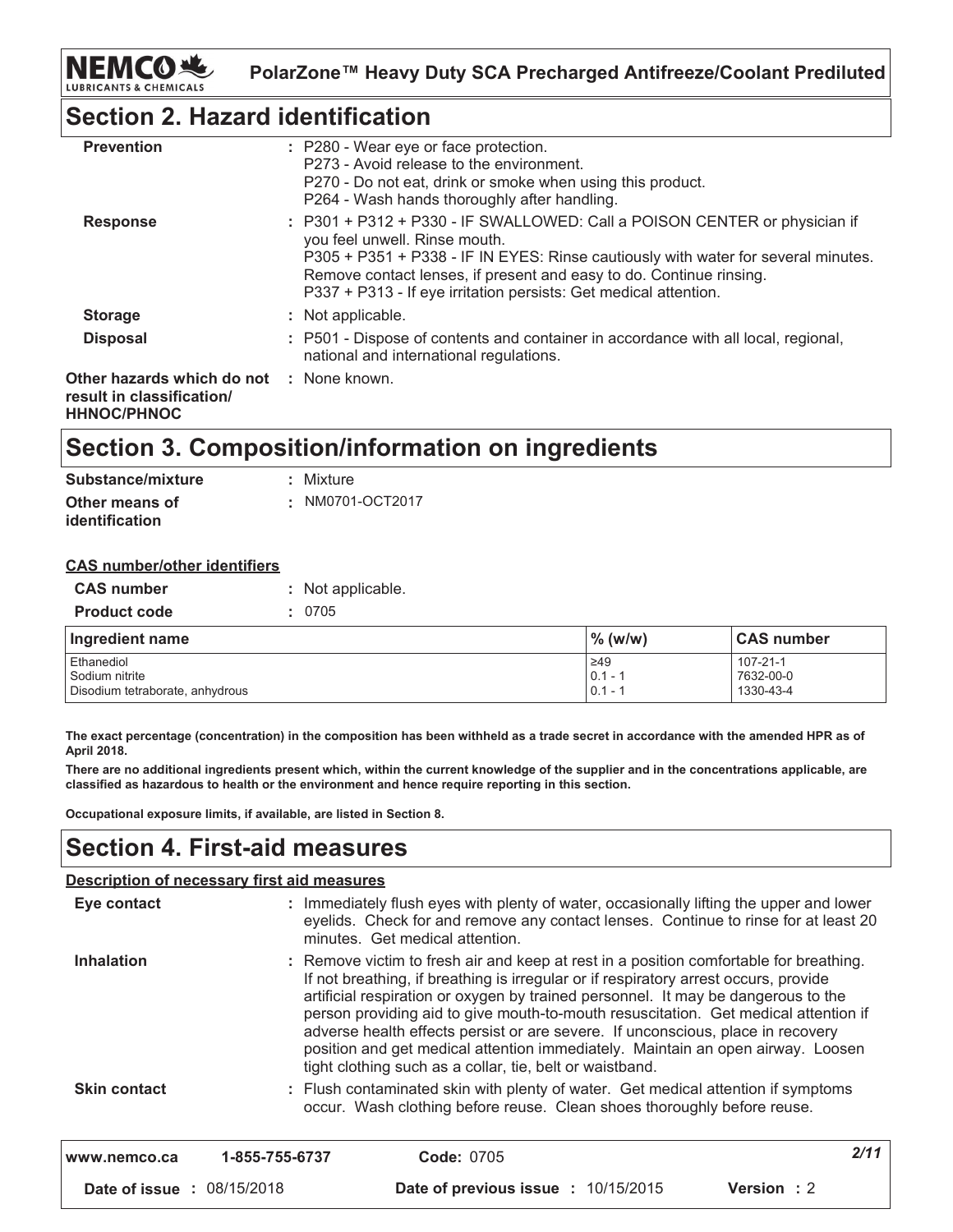

may be dangerous to the person providing aid to give mouth-to-mouth resuscitation.

### **Section 4. First-aid measures**

| Ingestion                                          | : Wash out mouth with water. Remove dentures if any. Remove victim to fresh air<br>and keep at rest in a position comfortable for breathing. If material has been<br>swallowed and the exposed person is conscious, give small quantities of water to<br>drink. Stop if the exposed person feels sick as vomiting may be dangerous. Do not<br>induce vomiting unless directed to do so by medical personnel. If vomiting occurs,<br>the head should be kept low so that vomit does not enter the lungs. Get medical<br>attention. If necessary, call a poison center or physician. Never give anything by<br>mouth to an unconscious person. If unconscious, place in recovery position and get<br>medical attention immediately. Maintain an open airway. Loosen tight clothing such<br>as a collar, tie, belt or waistband. |
|----------------------------------------------------|-------------------------------------------------------------------------------------------------------------------------------------------------------------------------------------------------------------------------------------------------------------------------------------------------------------------------------------------------------------------------------------------------------------------------------------------------------------------------------------------------------------------------------------------------------------------------------------------------------------------------------------------------------------------------------------------------------------------------------------------------------------------------------------------------------------------------------|
| Most important symptoms/effects, acute and delayed |                                                                                                                                                                                                                                                                                                                                                                                                                                                                                                                                                                                                                                                                                                                                                                                                                               |
| <b>Potential acute health effects</b>              |                                                                                                                                                                                                                                                                                                                                                                                                                                                                                                                                                                                                                                                                                                                                                                                                                               |
| Eye contact                                        | : Causes serious eye irritation.                                                                                                                                                                                                                                                                                                                                                                                                                                                                                                                                                                                                                                                                                                                                                                                              |
| <b>Inhalation</b>                                  | : No known significant effects or critical hazards.                                                                                                                                                                                                                                                                                                                                                                                                                                                                                                                                                                                                                                                                                                                                                                           |
| <b>Skin contact</b>                                | : No known significant effects or critical hazards.                                                                                                                                                                                                                                                                                                                                                                                                                                                                                                                                                                                                                                                                                                                                                                           |
| Ingestion                                          | : Harmful if swallowed.                                                                                                                                                                                                                                                                                                                                                                                                                                                                                                                                                                                                                                                                                                                                                                                                       |
| Over-exposure signs/symptoms                       |                                                                                                                                                                                                                                                                                                                                                                                                                                                                                                                                                                                                                                                                                                                                                                                                                               |
| Eye contact                                        | : Adverse symptoms may include the following:<br>pain or irritation<br>watering<br>redness                                                                                                                                                                                                                                                                                                                                                                                                                                                                                                                                                                                                                                                                                                                                    |
| <b>Inhalation</b>                                  | : No known significant effects or critical hazards.                                                                                                                                                                                                                                                                                                                                                                                                                                                                                                                                                                                                                                                                                                                                                                           |
| <b>Skin contact</b>                                | : No known significant effects or critical hazards.                                                                                                                                                                                                                                                                                                                                                                                                                                                                                                                                                                                                                                                                                                                                                                           |
| Ingestion                                          | : No known significant effects or critical hazards.                                                                                                                                                                                                                                                                                                                                                                                                                                                                                                                                                                                                                                                                                                                                                                           |
|                                                    | Indication of immediate medical attention and special treatment needed, if necessary                                                                                                                                                                                                                                                                                                                                                                                                                                                                                                                                                                                                                                                                                                                                          |
| <b>Notes to physician</b>                          | : Treat symptomatically. Contact poison treatment specialist immediately if large<br>quantities have been ingested or inhaled.                                                                                                                                                                                                                                                                                                                                                                                                                                                                                                                                                                                                                                                                                                |
| <b>Specific treatments</b>                         | : No specific treatment.                                                                                                                                                                                                                                                                                                                                                                                                                                                                                                                                                                                                                                                                                                                                                                                                      |
| <b>Protection of first-aiders</b>                  | : No action shall be taken involving any personal risk or without suitable training. It                                                                                                                                                                                                                                                                                                                                                                                                                                                                                                                                                                                                                                                                                                                                       |

See toxicological information (Section 11)

### **Section 5. Fire-fighting measures**

| <b>Extinguishing media</b>                           |                                                                                                                                                                                                                                                                       |      |
|------------------------------------------------------|-----------------------------------------------------------------------------------------------------------------------------------------------------------------------------------------------------------------------------------------------------------------------|------|
| Suitable extinguishing<br>media                      | : Use an extinguishing agent suitable for the surrounding fire.                                                                                                                                                                                                       |      |
| Unsuitable extinguishing<br>media                    | : None known.                                                                                                                                                                                                                                                         |      |
| <b>Specific hazards arising</b><br>from the chemical | : In a fire or if heated, a pressure increase will occur and the container may burst.<br>This material is toxic to aquatic life. Fire water contaminated with this material must<br>be contained and prevented from being discharged to any waterway, sewer or drain. |      |
| <b>Hazardous thermal</b><br>decomposition products   | : Decomposition products may include the following materials:<br>carbon dioxide<br>carbon monoxide                                                                                                                                                                    |      |
| www.nemco.ca                                         | 1-855-755-6737<br><b>Code: 0705</b>                                                                                                                                                                                                                                   | 3/11 |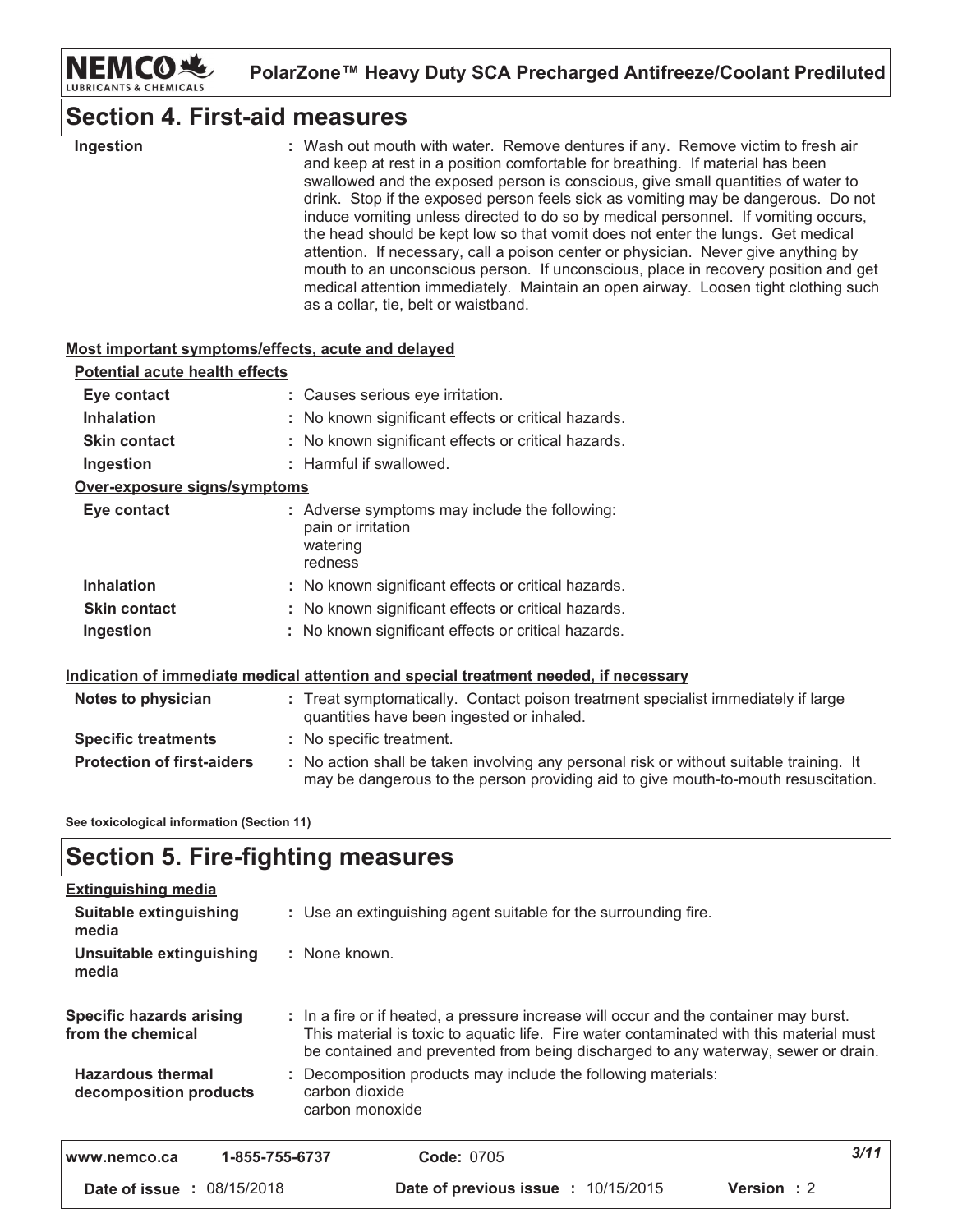### **Section 5. Fire-fighting measures**

| <b>Special protective actions</b><br>for fire-fighters   | : Promptly isolate the scene by removing all persons from the vicinity of the incident if<br>there is a fire. No action shall be taken involving any personal risk or without<br>suitable training. |
|----------------------------------------------------------|-----------------------------------------------------------------------------------------------------------------------------------------------------------------------------------------------------|
| <b>Special protective</b><br>equipment for fire-fighters | : Fire-fighters should wear appropriate protective equipment and self-contained<br>breathing apparatus (SCBA) with a full face-piece operated in positive pressure<br>mode.                         |

### Section 6. Accidental release measures

|                                  | <b>Personal precautions, protective equipment and emergency procedures</b>                                                                                                                                                                                                                                                                                                                                       |
|----------------------------------|------------------------------------------------------------------------------------------------------------------------------------------------------------------------------------------------------------------------------------------------------------------------------------------------------------------------------------------------------------------------------------------------------------------|
| For non-emergency<br>personnel   | : No action shall be taken involving any personal risk or without suitable training.<br>Evacuate surrounding areas. Keep unnecessary and unprotected personnel from<br>entering. Do not touch or walk through spilled material. Avoid breathing vapor or<br>mist. Provide adequate ventilation. Wear appropriate respirator when ventilation is<br>inadequate. Put on appropriate personal protective equipment. |
| For emergency responders         | If specialized clothing is required to deal with the spillage, take note of any<br>information in Section 8 on suitable and unsuitable materials. See also the<br>information in "For non-emergency personnel".                                                                                                                                                                                                  |
| <b>Environmental precautions</b> | : Avoid dispersal of spilled material and runoff and contact with soil, waterways,<br>drains and sewers. Inform the relevant authorities if the product has caused<br>environmental pollution (sewers, waterways, soil or air). Water polluting material.<br>May be harmful to the environment if released in large quantities.                                                                                  |

### Methods and materials for containment and cleaning up

**Spill** : Stop leak if without risk. Move containers from spill area. Approach release from upwind. Prevent entry into sewers, water courses, basements or confined areas. Wash spillages into an effluent treatment plant or proceed as follows. Contain and collect spillage with non-combustible, absorbent material e.g. sand, earth, vermiculite or diatomaceous earth and place in container for disposal according to local regulations (see Section 13). Dispose of via a licensed waste disposal contractor. Contaminated absorbent material may pose the same hazard as the spilled product. Note: see Section 1 for emergency contact information and Section 13 for waste disposal.

### **Section 7. Handling and storage**

#### **Precautions for safe handling**

| <b>Protective measures</b>                | : Put on appropriate personal protective equipment (see Section 8). Do not ingest.<br>Avoid contact with eyes, skin and clothing. Avoid breathing vapor or mist. Avoid<br>release to the environment. Keep in the original container or an approved<br>alternative made from a compatible material, kept tightly closed when not in use.<br>Empty containers retain product residue and can be hazardous. Do not reuse<br>container. |
|-------------------------------------------|--------------------------------------------------------------------------------------------------------------------------------------------------------------------------------------------------------------------------------------------------------------------------------------------------------------------------------------------------------------------------------------------------------------------------------------|
| Advice on general<br>occupational hygiene | : Eating, drinking and smoking should be prohibited in areas where this material is<br>handled, stored and processed. Workers should wash hands and face before eating,<br>drinking and smoking. See also Section 8 for additional information on hygiene<br><b>MAASLIFAS</b>                                                                                                                                                        |

| www.nemco.ca                      | 1-855-755-6737 | <b>Code: 0705</b>                                                | 4/11 |
|-----------------------------------|----------------|------------------------------------------------------------------|------|
| <b>Date of issue : 08/15/2018</b> |                | <b>Date of previous issue : 10/15/2015</b><br><b>Version</b> : 2 |      |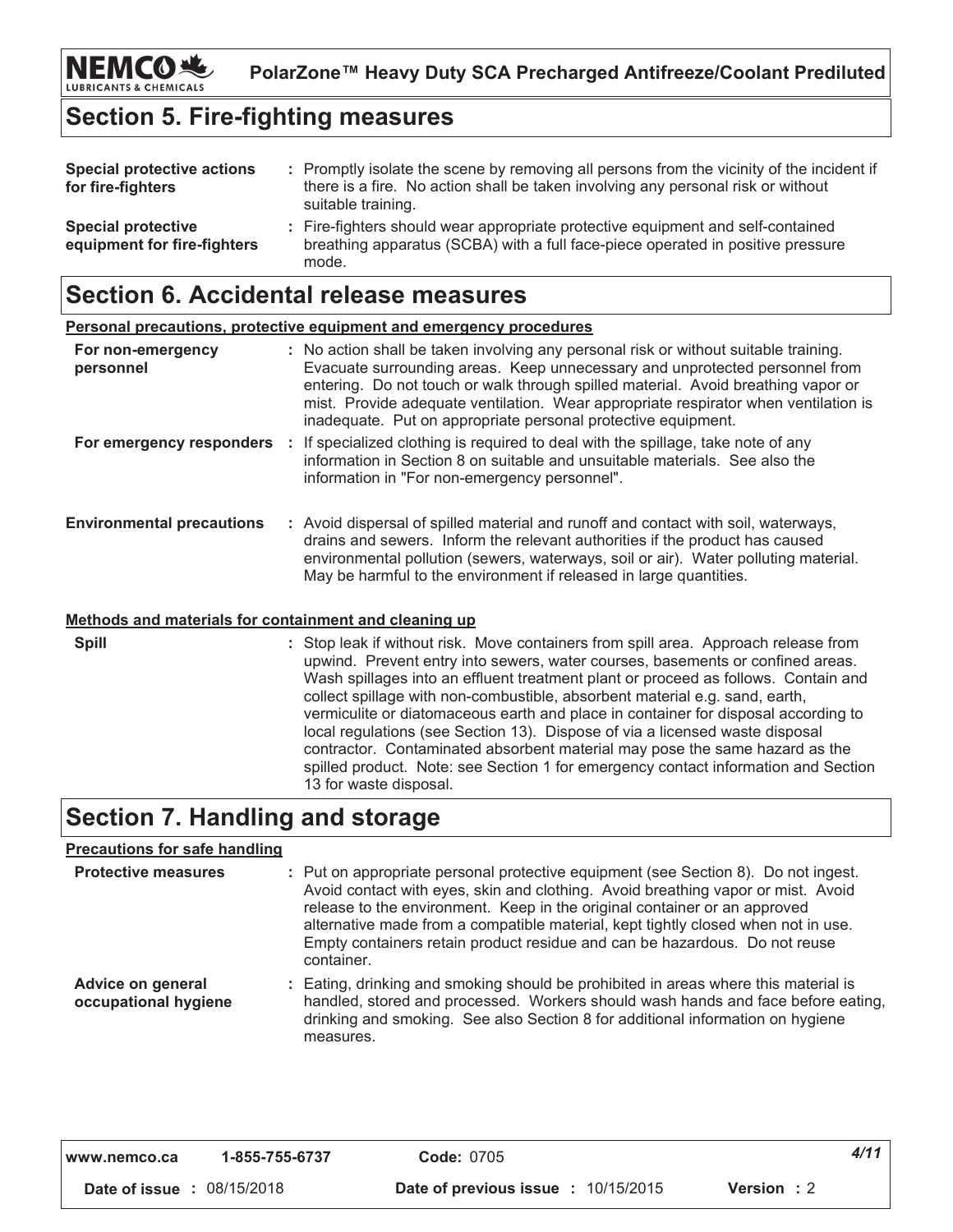# **Section 7. Handling and storage**

| Conditions for safe storage, | : Store in accordance with local regulations. Store in original container protected from |
|------------------------------|------------------------------------------------------------------------------------------|
| including any                | direct sunlight in a dry, cool and well-ventilated area, away from incompatible          |
| incompatibilities            | materials (see Section 10) and food and drink. Keep container tightly closed and         |
|                              | sealed until ready for use. Containers that have been opened must be carefully           |
|                              | resealed and kept upright to prevent leakage. Do not store in unlabeled containers.      |
|                              | Use appropriate containment to avoid environmental contamination. See Section 10         |
|                              | for incompatible materials before handling or use.                                       |

### Section 8. Exposure controls/personal protection

#### **Control parameters**

#### **Occupational exposure limits**

| Ingredient name                 | <b>Exposure limits</b>                                                                                                                                                                                                                                                                                                                                                                                                                                                                                                                                                                                                                                                                                                            |
|---------------------------------|-----------------------------------------------------------------------------------------------------------------------------------------------------------------------------------------------------------------------------------------------------------------------------------------------------------------------------------------------------------------------------------------------------------------------------------------------------------------------------------------------------------------------------------------------------------------------------------------------------------------------------------------------------------------------------------------------------------------------------------|
| Ethanediol                      | CA Ontario Provincial (Canada, 7/2015).<br>C: 100 mg/m <sup>3</sup> Form: Aerosol only<br>CA British Columbia Provincial (Canada, 7/2016).<br>C: 100 mg/m <sup>3</sup> Form: Aerosol.<br>TWA: 10 mg/m <sup>3</sup> 8 hours. Form: Particulate.<br>STEL: 20 mg/m <sup>3</sup> 15 minutes. Form: Particulate.<br>C: 50 ppm Form: Vapor<br>CA Saskatchewan Provincial (Canada, 7/2013).<br>CEIL: 100 mg/m <sup>3</sup> Form: Aerosol.<br>CA Quebec Provincial (Canada, 1/2014).<br>STEV: 50 ppm 15 minutes. Form: Vapor and mist<br>STEV: 127 mg/m <sup>3</sup> 15 minutes. Form: Vapor and mist<br>CA Alberta Provincial (Canada, 4/2009).<br>$C: 100$ ma/m <sup>3</sup>                                                            |
| Disodium tetraborate, anhydrous | CA British Columbia Provincial (Canada, 7/2016).<br>TWA: 2 mg/m <sup>3</sup> 8 hours. Form: Inhalable<br>STEL: 6 mg/m <sup>3</sup> 15 minutes. Form: Inhalable<br>CA Ontario Provincial (Canada, 7/2015).<br>TWA: 2 mg/m <sup>3</sup> 8 hours. Form: Inhalable fraction<br>STEL: 6 mg/m <sup>3</sup> 15 minutes. Form: Inhalable fraction<br>CA Saskatchewan Provincial (Canada, 7/2013).<br>STEL: 6 mg/m <sup>3</sup> 15 minutes. Form: Inhalable fraction<br>TWA: 2 mg/m <sup>3</sup> 8 hours. Form: Inhalable fraction<br>CA Alberta Provincial (Canada, 4/2009).<br>8 hrs OEL: 1 mg/m <sup>3</sup> 8 hours.<br>15 min OEL: 3 ppm 15 minutes.<br>CA Quebec Provincial (Canada, 1/2014).<br>TWAEV: 1 mg/m <sup>3</sup> 8 hours. |

| <b>Date of issue : 08/15/2018</b>         |                | Date of previous issue : 10/15/2015                                                                                                                                                                                                                                                                                                          | <b>Version</b> : 2 |
|-------------------------------------------|----------------|----------------------------------------------------------------------------------------------------------------------------------------------------------------------------------------------------------------------------------------------------------------------------------------------------------------------------------------------|--------------------|
| www.nemco.ca                              | 1-855-755-6737 | <b>Code: 0705</b>                                                                                                                                                                                                                                                                                                                            | 5/11               |
| <b>Eye/face protection</b>                | goggles.       | : Safety eyewear complying with an approved standard should be used when a risk<br>assessment indicates this is necessary to avoid exposure to liquid splashes, mists,<br>gases or dusts. If contact is possible, the following protection should be worn,<br>unless the assessment indicates a higher degree of protection: chemical splash |                    |
|                                           |                | eating, smoking and using the lavatory and at the end of the working period.<br>Appropriate techniques should be used to remove potentially contaminated clothing.<br>Wash contaminated clothing before reusing. Ensure that eyewash stations and<br>safety showers are close to the workstation location.                                   |                    |
| <b>Hygiene measures</b>                   |                | : Wash hands, forearms and face thoroughly after handling chemical products, before                                                                                                                                                                                                                                                          |                    |
| <b>Individual protection measures</b>     |                |                                                                                                                                                                                                                                                                                                                                              |                    |
| <b>Environmental exposure</b><br>controls |                | : Emissions from ventilation or work process equipment should be checked to ensure<br>they comply with the requirements of environmental protection legislation.                                                                                                                                                                             |                    |
| Appropriate engineering<br>controls       | contaminants.  | : Good general ventilation should be sufficient to control worker exposure to airborne                                                                                                                                                                                                                                                       |                    |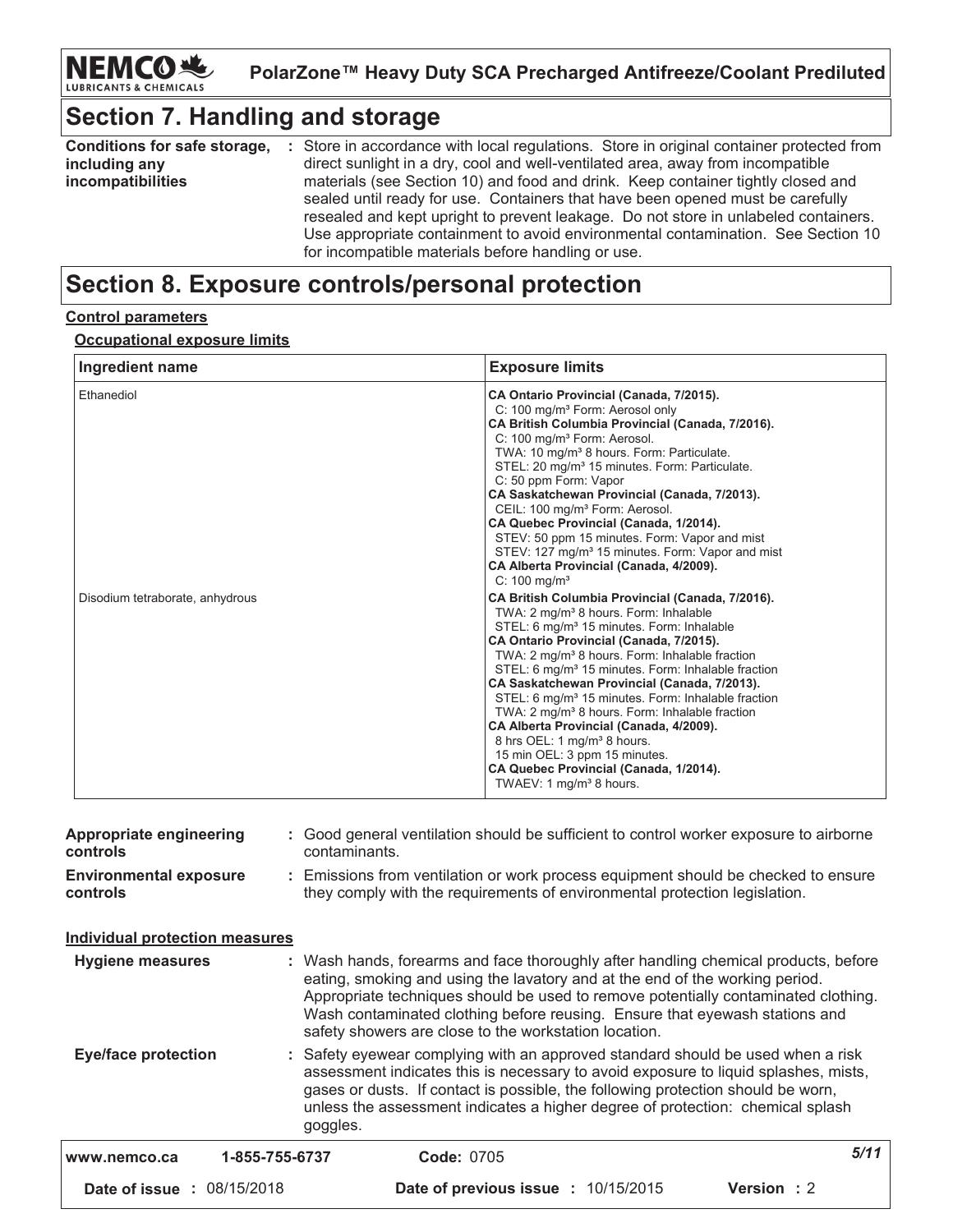

### Section 8. Exposure controls/personal protection

| <b>Skin protection</b>        |                                                                                                                                                                                                                                                                                                                                                                                                                                                                                                                                                                                                                           |
|-------------------------------|---------------------------------------------------------------------------------------------------------------------------------------------------------------------------------------------------------------------------------------------------------------------------------------------------------------------------------------------------------------------------------------------------------------------------------------------------------------------------------------------------------------------------------------------------------------------------------------------------------------------------|
| <b>Hand protection</b>        | : Chemical-resistant, impervious gloves complying with an approved standard should<br>be worn at all times when handling chemical products if a risk assessment indicates<br>this is necessary. Considering the parameters specified by the glove manufacturer,<br>check during use that the gloves are still retaining their protective properties. It<br>should be noted that the time to breakthrough for any glove material may be<br>different for different glove manufacturers. In the case of mixtures, consisting of<br>several substances, the protection time of the gloves cannot be accurately<br>estimated. |
| <b>Body protection</b>        | : Personal protective equipment for the body should be selected based on the task<br>being performed and the risks involved and should be approved by a specialist<br>before handling this product.                                                                                                                                                                                                                                                                                                                                                                                                                       |
| Other skin protection         | : Appropriate footwear and any additional skin protection measures should be<br>selected based on the task being performed and the risks involved and should be<br>approved by a specialist before handling this product.                                                                                                                                                                                                                                                                                                                                                                                                 |
| <b>Respiratory protection</b> | : Based on the hazard and potential for exposure, select a respirator that meets the<br>appropriate standard or certification. Respirators must be used according to a<br>respiratory protection program to ensure proper fitting, training, and other important<br>aspects of use.                                                                                                                                                                                                                                                                                                                                       |

# Section 9. Physical and chemical properties

#### **Appearance**

| <b>Physical state</b>                             |    | Liquid.                              |
|---------------------------------------------------|----|--------------------------------------|
| Color                                             |    | Green.                               |
| Odor                                              | t  | Mild.                                |
| Odor threshold                                    | t  | Not available.                       |
| рH                                                |    | 10 to 11                             |
| <b>Freezing point</b>                             | t. | $-37^{\circ}$ C (-34.6 $^{\circ}$ F) |
| <b>Boiling point</b>                              | t  | Not available.                       |
| <b>Flash point</b>                                |    | Not available.                       |
| <b>Evaporation rate</b>                           | t  | Not available.                       |
| Flammability (solid, gas)                         | t  | Not available.                       |
| Lower and upper explosive<br>(flammable) limits   | t  | Not available.                       |
| Vapor pressure                                    | ÷. | Not available.                       |
| <b>Vapor density</b>                              |    | Not available.                       |
| <b>Relative density</b>                           | ÷. | 1.07                                 |
| <b>Solubility</b>                                 | t  | Soluble in water.                    |
| <b>Partition coefficient: n-</b><br>octanol/water | t  | Not available.                       |
|                                                   |    |                                      |
| <b>Auto-ignition temperature</b>                  | t. | Not available.                       |
| <b>Decomposition temperature</b>                  | t  | Not available.                       |
| <b>Viscosity</b>                                  |    | Not available.                       |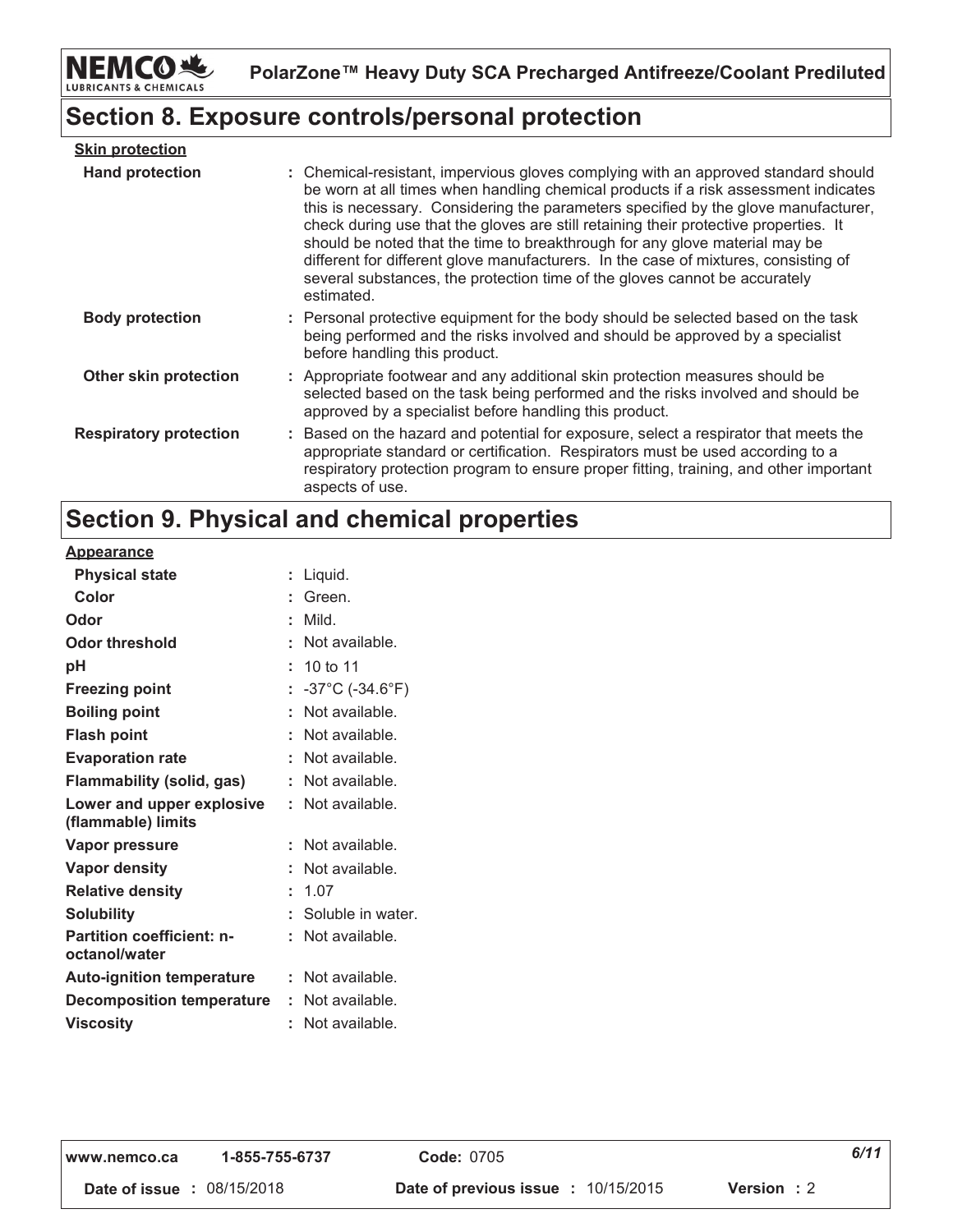### **Section 10. Stability and reactivity**

| <b>Reactivity</b>                            | : No specific test data related to reactivity available for this product or its ingredients.              |
|----------------------------------------------|-----------------------------------------------------------------------------------------------------------|
| <b>Chemical stability</b>                    | : The product is stable.                                                                                  |
| <b>Possibility of hazardous</b><br>reactions | : Under normal conditions of storage and use, hazardous reactions will not occur.                         |
| <b>Conditions to avoid</b>                   | : No specific data.                                                                                       |
| Incompatible materials                       | : Reactive or incompatible with the following materials: oxidizing materials.                             |
| <b>Hazardous decomposition</b><br>products   | : Under normal conditions of storage and use, hazardous decomposition products<br>should not be produced. |

### **Section 11. Toxicological information**

#### Information on toxicological effects

#### **Acute toxicity**

| <b>Product/ingredient name</b>  | <b>Result</b> | <b>Species</b> | <b>Dose</b> | <b>Exposure</b> |
|---------------------------------|---------------|----------------|-------------|-----------------|
| Ethanediol                      | LD50 Oral     | Rat            | 4700 mg/kg  |                 |
| Disodium tetraborate, anhydrous | LD50 Oral     | Rat            | 1200 mg/kg  |                 |

#### **Irritation/Corrosion**

| <b>Product/ingredient name</b> | <b>Result</b>            | <b>Species</b> | <b>Score</b> | <b>Exposure</b>     | <b>Observation</b> |
|--------------------------------|--------------------------|----------------|--------------|---------------------|--------------------|
| Ethanediol                     | Eyes - Mild irritant     | Rabbit         |              | 24 hours 500 mg   - |                    |
|                                | Eyes - Mild irritant     | Rabbit         |              | 1 hours 100 mg      |                    |
|                                | Eyes - Moderate irritant | Rabbit         |              | 6 hours 1440 mg   - |                    |
|                                | Skin - Mild irritant     | Rabbit         |              | 555 mg              |                    |
| l Sodium nitrite               | Eves - Mild irritant     | Rabbit         |              | 24 hours 500 mg   - |                    |

#### **Sensitization**

There is no data available.

### **Mutagenicity**

There is no data available.

#### Carcinogenicity

#### **Classification**

| <b>Product/ingredient</b><br>l name | <b>OSHA IARC</b> | <b>NTP</b> | <b>ACGIH</b> | <b>EPA</b> | <b>NIOSH</b> |
|-------------------------------------|------------------|------------|--------------|------------|--------------|
| Ethanediol                          | -                |            | A4           |            |              |

#### **Reproductive toxicity**

There is no data available.

#### Teratogenicity

There is no data available.

#### Specific target organ toxicity (single exposure)

There is no data available.

#### Specific target organ toxicity (repeated exposure)

There is no data available.

#### **Aspiration hazard**

1-855-755-6737 www.nemco.ca

Code: 0705

Date of previous issue : 10/15/2015

 $7/11$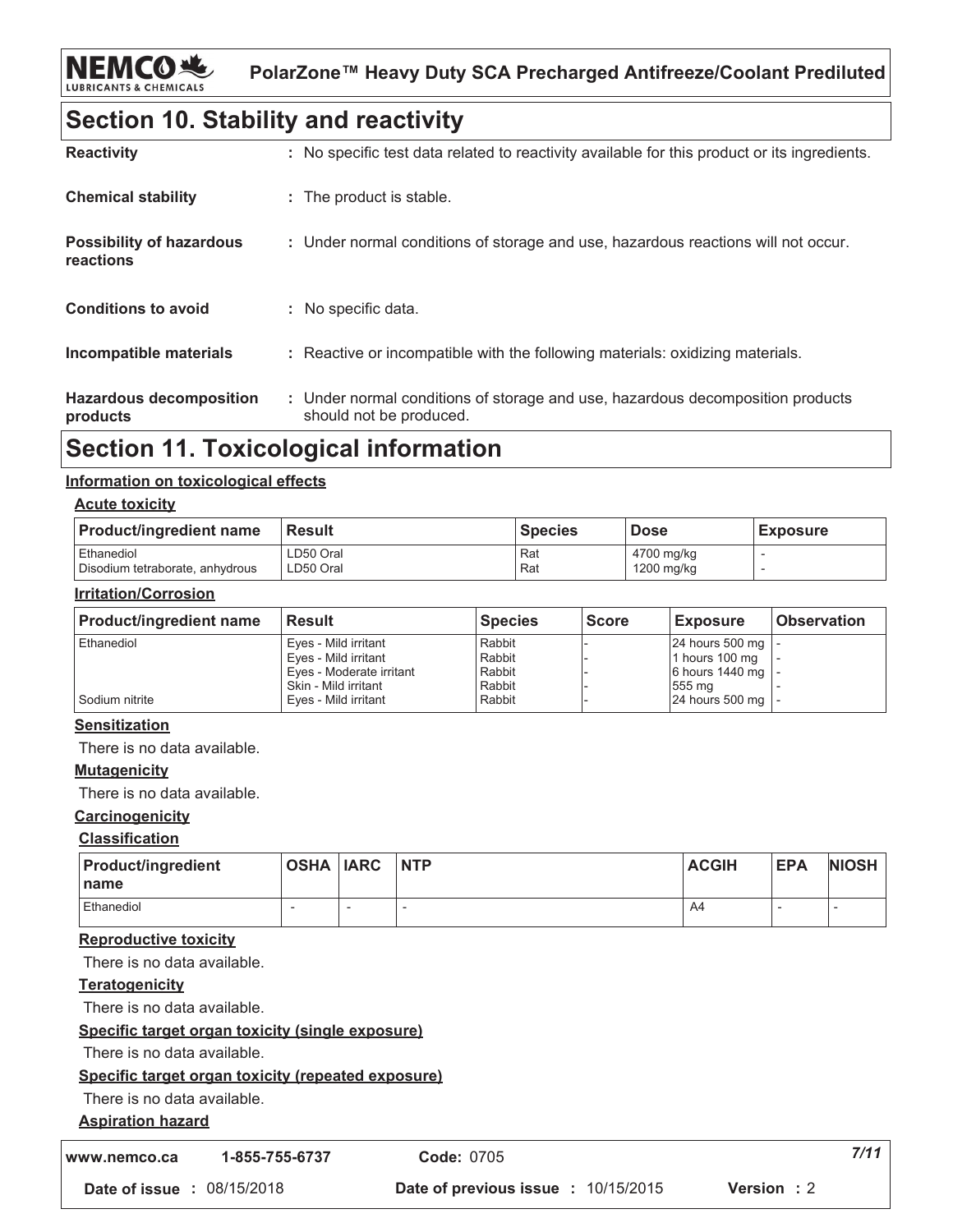### **Section 11. Toxicological information**

There is no data available.

| Information on the likely<br>routes of exposure | : Dermal contact. Eye contact. Inhalation. Ingestion.                        |
|-------------------------------------------------|------------------------------------------------------------------------------|
| <b>Potential acute health effects</b>           |                                                                              |
| Eye contact                                     | : Causes serious eye irritation.                                             |
| <b>Inhalation</b>                               | : No known significant effects or critical hazards.                          |
| <b>Skin contact</b>                             | : No known significant effects or critical hazards.                          |
| Ingestion                                       | : Harmful if swallowed.                                                      |
|                                                 | Symptoms related to the physical, chemical and toxicological characteristics |
| Eye contact                                     | : Adverse symptoms may include the following:<br>pain or irritation          |
|                                                 | watering<br>redness                                                          |
| <b>Inhalation</b>                               | : No known significant effects or critical hazards.                          |
| <b>Skin contact</b>                             | No known significant effects or critical hazards.                            |
| Ingestion                                       | : No known significant effects or critical hazards.                          |

#### Delayed and immediate effects and also chronic effects from short and long term exposure

| <b>Short term exposure</b>              |                                                     |
|-----------------------------------------|-----------------------------------------------------|
| <b>Potential immediate</b><br>effects   | : No known significant effects or critical hazards. |
| <b>Potential delayed effects</b>        | : No known significant effects or critical hazards. |
| Long term exposure                      |                                                     |
| <b>Potential immediate</b><br>effects   | : No known significant effects or critical hazards. |
| <b>Potential delayed effects</b>        | : No known significant effects or critical hazards. |
| <b>Potential chronic health effects</b> |                                                     |
| General                                 | : No known significant effects or critical hazards. |
| Carcinogenicity                         | No known significant effects or critical hazards.   |
| <b>Mutagenicity</b>                     | : No known significant effects or critical hazards. |
| <b>Teratogenicity</b>                   | : No known significant effects or critical hazards. |
| <b>Developmental effects</b>            | : No known significant effects or critical hazards. |
| <b>Fertility effects</b>                | : No known significant effects or critical hazards. |

### **Numerical measures of toxicity**

#### **Acute toxicity estimates**

| <b>Route</b> | <b>ATE value</b> |
|--------------|------------------|
| Oral         | 1022 mg/kg       |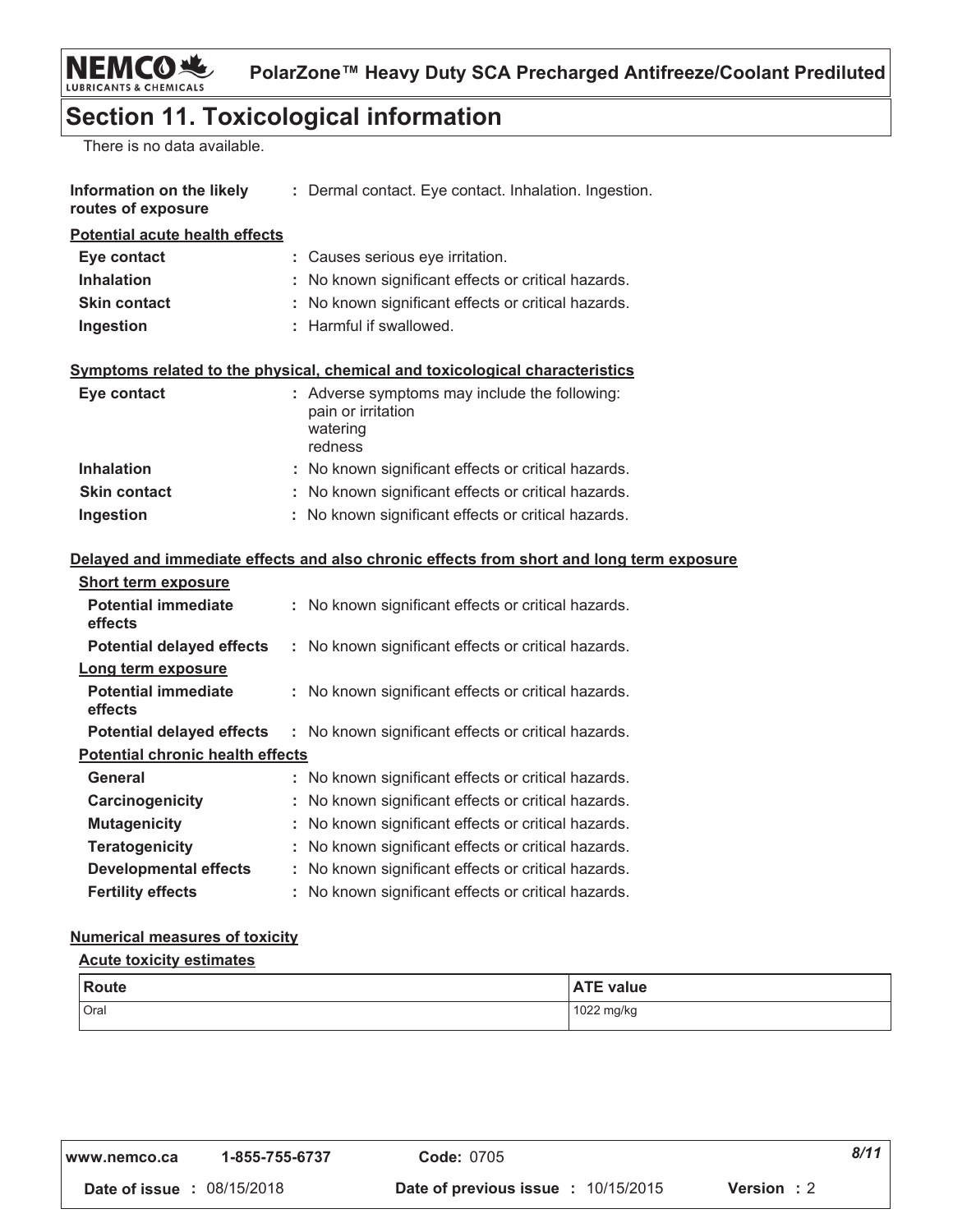# **Section 12. Ecological information**

#### **Toxicity**

| <b>Product/ingredient name</b>  | <b>Result</b>                                                                                                | <b>Species</b>                                                                                      | <b>Exposure</b>                  |
|---------------------------------|--------------------------------------------------------------------------------------------------------------|-----------------------------------------------------------------------------------------------------|----------------------------------|
| Ethanediol                      | Acute LC50 6900000 µg/L Fresh water                                                                          | Crustaceans - Ceriodaphnia dubia -<br>Neonate                                                       | 48 hours                         |
|                                 | Acute LC50 41000000 µg/L Fresh water                                                                         | Daphnia - Daphnia magna - Neonate                                                                   | 48 hours                         |
|                                 | Acute LC50 8050000 µg/L Fresh water                                                                          | Fish - Pimephales promelas                                                                          | 96 hours                         |
| Sodium nitrite                  | Acute EC50 159000 µg/L Marine water                                                                          | Algae - Tetraselmis chuii                                                                           | 72 hours                         |
|                                 | Acute EC50 1600000 µg/L Marine water                                                                         | Algae - Tetraselmis chuii                                                                           | 96 hours                         |
|                                 | Acute LC50 1100 µg/L Fresh water                                                                             | Crustaceans - Cherax quadricarinatus                                                                | 48 hours                         |
|                                 | Acute LC50 48 µg/L Fresh water                                                                               | Fish - Ictalurus punctatus - Fingerling                                                             | 96 hours                         |
|                                 | Chronic NOEC 0.912 mg/L Marine water                                                                         | Fish - Hippocampus abdominalis -<br>Juvenile (Fledgling, Hatchling, Weanling)                       | 35 days                          |
| Disodium tetraborate, anhydrous | Acute EC50 15.4 mg/L Fresh water                                                                             | Algae - Pseudokirchneriella subcapitata                                                             | 96 hours                         |
|                                 | Acute LC50 291.4 mg/L Marine water<br>Acute LC50 141000 µg/L Fresh water<br>Acute LC50 1900 mg/L Fresh water | Crustaceans - Americamysis bahia<br>Daphnia - Daphnia magna - Neonate<br>Fish - Pimephales promelas | 48 hours<br>48 hours<br>96 hours |

### **Persistence and degradability**

There is no data available.

#### **Bioaccumulative potential**

| <b>Product/ingredient name</b>  | $\mathsf{LogP}_\mathsf{ow}$ | <b>BCF</b> | <b>Potential</b> |
|---------------------------------|-----------------------------|------------|------------------|
| Ethanediol                      | $-1.36$                     |            | low              |
| Sodium nitrite                  | $-3.7$                      |            | low              |
| Disodium tetraborate, anhydrous | 1.53                        |            | low              |

#### **Mobility in soil**

| Soil/water partition   | : There is no data available. |
|------------------------|-------------------------------|
| coefficient $(K_{oc})$ |                               |

#### Other adverse effects

: No known significant effects or critical hazards.

### **Section 13. Disposal considerations**

: The generation of waste should be avoided or minimized wherever possible. Disposal of this product, solutions and any by-products should comply with the requirements of environmental protection and waste disposal legislation and any regional local authority requirements. Dispose of surplus and non-recyclable products via a licensed waste disposal contractor. Waste should not be disposed of untreated to the sewer unless fully compliant with the requirements of all authorities with jurisdiction. Waste packaging should be recycled. Incineration or landfill should only be considered when recycling is not feasible. This material and its container must be disposed of in a safe way. Care should be taken when handling empty containers that have not been cleaned or rinsed out. Empty containers or liners may retain some product residues. Avoid dispersal of spilled material and runoff and contact with soil, waterways, drains and sewers.

| www.nemco.ca                      | 1-855-755-6737 | <b>Code: 0705</b>                          |            | 9/11 |
|-----------------------------------|----------------|--------------------------------------------|------------|------|
| <b>Date of issue : 08/15/2018</b> |                | <b>Date of previous issue : 10/15/2015</b> | Version: 2 |      |

**Disposal methods**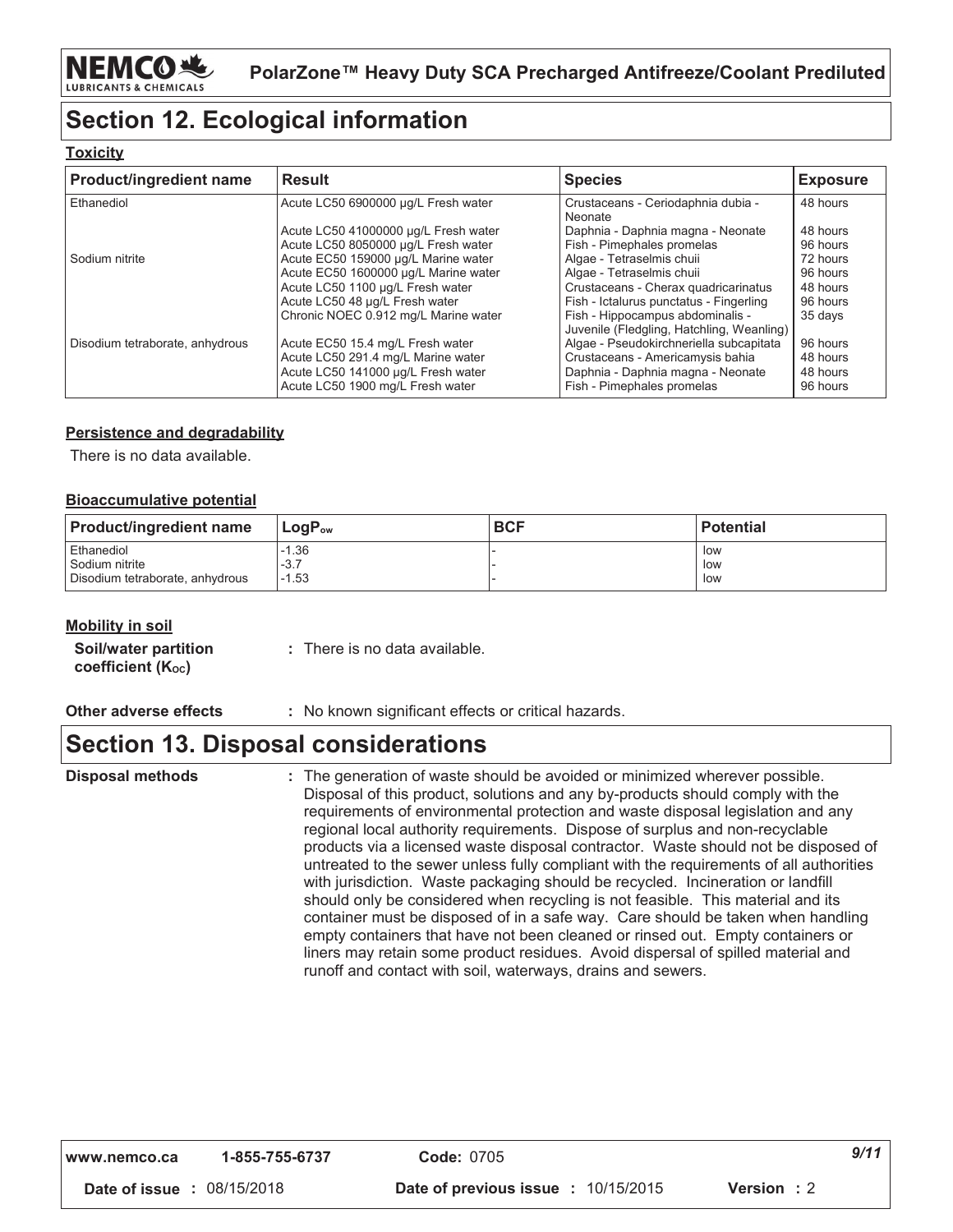### **Section 14. Transport information**

|                                      | <b>TDG Classification</b> | <b>IMDG</b>              | <b>IATA</b>              |
|--------------------------------------|---------------------------|--------------------------|--------------------------|
| <b>UN number</b>                     | Not regulated.            | Not regulated.           | Not regulated.           |
| <b>UN proper</b><br>shipping name    |                           |                          |                          |
| <b>Transport</b><br>hazard class(es) |                           | $\overline{\phantom{0}}$ |                          |
| <b>Packing group</b>                 | $\overline{\phantom{a}}$  | $\overline{\phantom{0}}$ | $\overline{\phantom{0}}$ |
| <b>Environmental</b><br>hazards      | No.                       | No.                      | No.                      |
| <b>Additional</b><br>information     |                           |                          |                          |

**AERG** : Not applicable

Special precautions for user : Transport within user's premises: always transport in closed containers that are upright and secure. Ensure that persons transporting the product know what to do in the event of an accident or spillage.

### **Section 15. Regulatory information**

#### **Canadian lists Canada inventory (DSL** : All components are listed or exempted. **NDSL) Canadian NPRI** : The following components are listed: Ethanediol **CEPA Toxic substances** : None of the components are listed.

### **Section 16. Other information**

#### Procedure used to derive the classification

| <b>Classification</b>                            | <b>Justification</b> |
|--------------------------------------------------|----------------------|
| ACUTE TOXICITY (oral) - Category 4               | l Calculation method |
| SERIOUS EYE DAMAGE/ EYE IRRITATION - Category 2A | Calculation method   |
| AQUATIC HAZARD (ACUTE) - Category 2              | l Calculation method |

| <b>History</b>         |                                                         |
|------------------------|---------------------------------------------------------|
| Date of issue          | : 08/15/2018                                            |
| Date of previous issue | : 10/15/2015                                            |
| <b>Version</b>         | $\therefore$ 2                                          |
| <b>Prepared by</b>     | : KMK Regulatory Services Inc. (www.kmkregservices.com) |
|                        |                                                         |

| www.nemco.ca                      | 1-855-755-6737 | <b>Code: 0705</b>                          |             | 10/11 |
|-----------------------------------|----------------|--------------------------------------------|-------------|-------|
| <b>Date of issue : 08/15/2018</b> |                | <b>Date of previous issue : 10/15/2015</b> | Version : 2 |       |